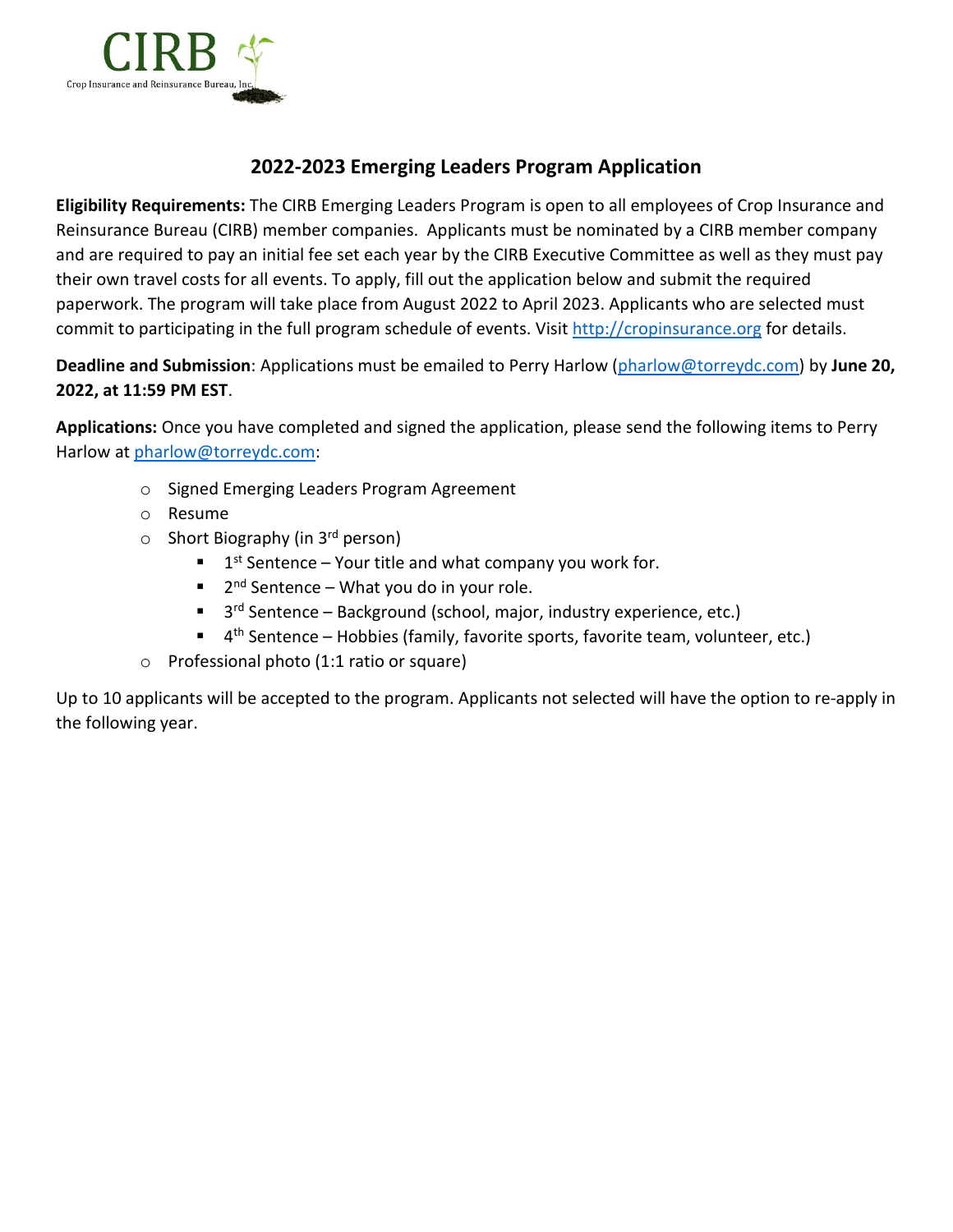

## **2022-2023 CIRB Emerging Leaders Program Contact Page & Time Commitment Agreement**

The applicant should carefully read this time commitment form and application before completing it. This application must be emailed to Perry Harlow [\(pharlow@torreydc.com\)](mailto:pharlow@torreydc.com) by **June 20, 2022, at 11:59 EST**.

## **Applicant Contact Information**

| <b>Name</b>                                                                                                                                                                                                                                                                                                                                                                                                                                                                                                                                                                                                                                                                   | <b>Email</b>             |
|-------------------------------------------------------------------------------------------------------------------------------------------------------------------------------------------------------------------------------------------------------------------------------------------------------------------------------------------------------------------------------------------------------------------------------------------------------------------------------------------------------------------------------------------------------------------------------------------------------------------------------------------------------------------------------|--------------------------|
| <b>Title</b>                                                                                                                                                                                                                                                                                                                                                                                                                                                                                                                                                                                                                                                                  | Company                  |
| Home Address (Street, City, State, Zip Code)                                                                                                                                                                                                                                                                                                                                                                                                                                                                                                                                                                                                                                  |                          |
| Work Address (Street, City, State, Zip Code)                                                                                                                                                                                                                                                                                                                                                                                                                                                                                                                                                                                                                                  |                          |
| <b>Phone Number</b>                                                                                                                                                                                                                                                                                                                                                                                                                                                                                                                                                                                                                                                           |                          |
| <b>Nominated by</b>                                                                                                                                                                                                                                                                                                                                                                                                                                                                                                                                                                                                                                                           | <b>Nominator's Email</b> |
| Time Commitment*<br><b>August 2022</b> – Announcement of the $8th$ Emerging Leaders Program Class and Introductory Call<br>September 2022 - Webinar, "Introduction to CIRB"; Webinar, "Crop Insurance Legal Update"<br>October 25-26, 2022 - Executive Committee Meeting   Denver, Colorado<br>November 2022 - Social Media Engagement Call<br><b>December 5-6, 2022 - Industry Networking   Overland Park, Kansas</b><br>January 2023 - Congressional District Office Meetings<br>February 8-10, 2023 - CIRB Annual Meeting   Bonita Springs, Florida<br>March 2023 - Reinsurance Webinar<br>April 18-20, 2023 – CIRB Spring Fly-In and Policy Conference   Washington, D.C. |                          |

*\*The schedule is tentative and subject to change.*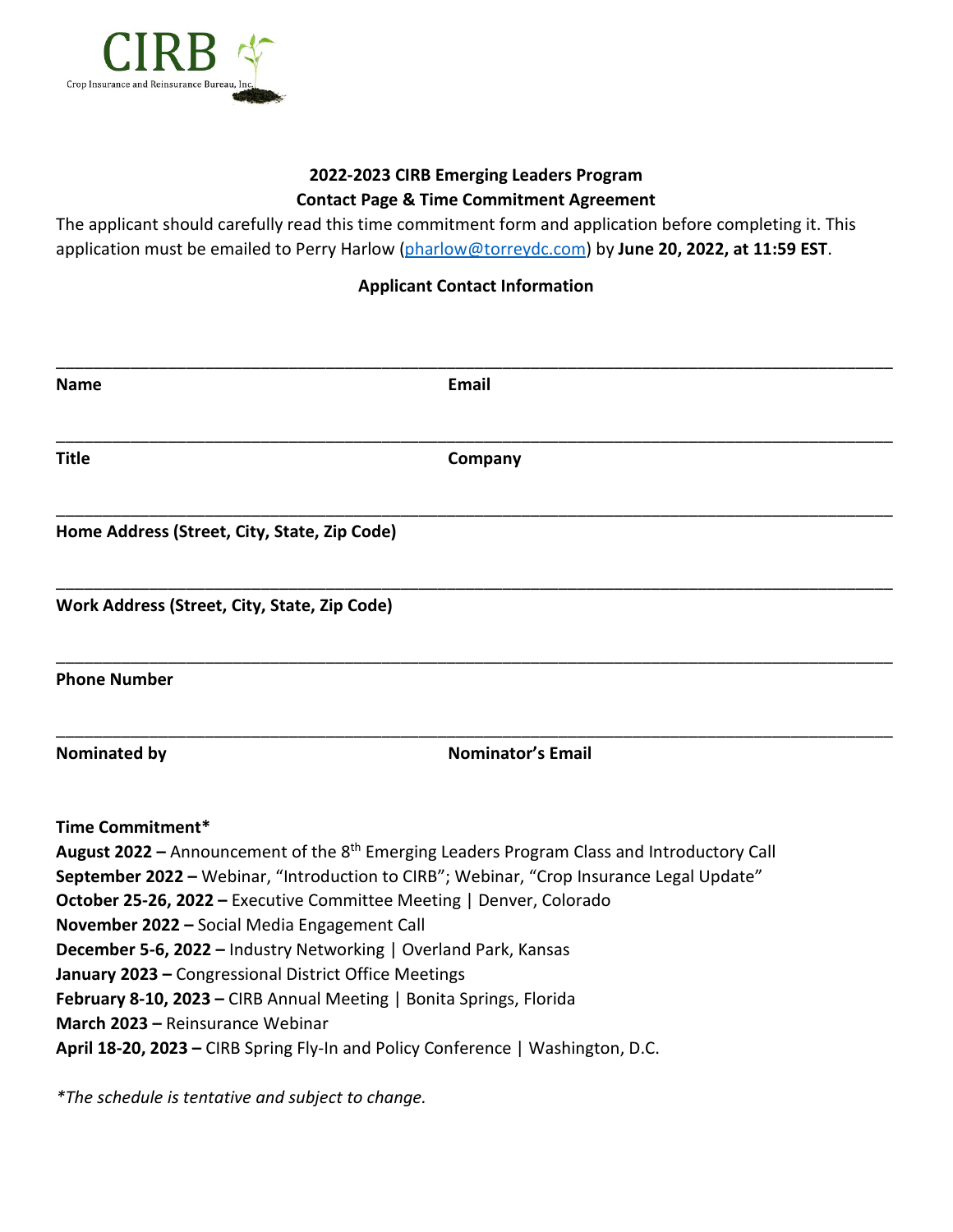

I hereby certify the information on this entry form and attached application to be accurate to the best of my knowledge. I agree to participate in all Emerging Leaders Program events to the best of my ability.

**Applicant Signature Date**

\_\_\_\_\_\_\_\_\_\_\_\_\_\_\_\_\_\_\_\_\_\_\_\_\_\_\_\_\_\_\_\_\_\_\_\_\_\_\_\_\_\_\_\_\_\_\_\_\_\_\_\_\_\_\_\_\_\_\_\_\_\_\_\_\_\_\_\_\_\_\_\_\_\_\_\_\_\_\_\_\_\_\_\_\_\_\_\_\_\_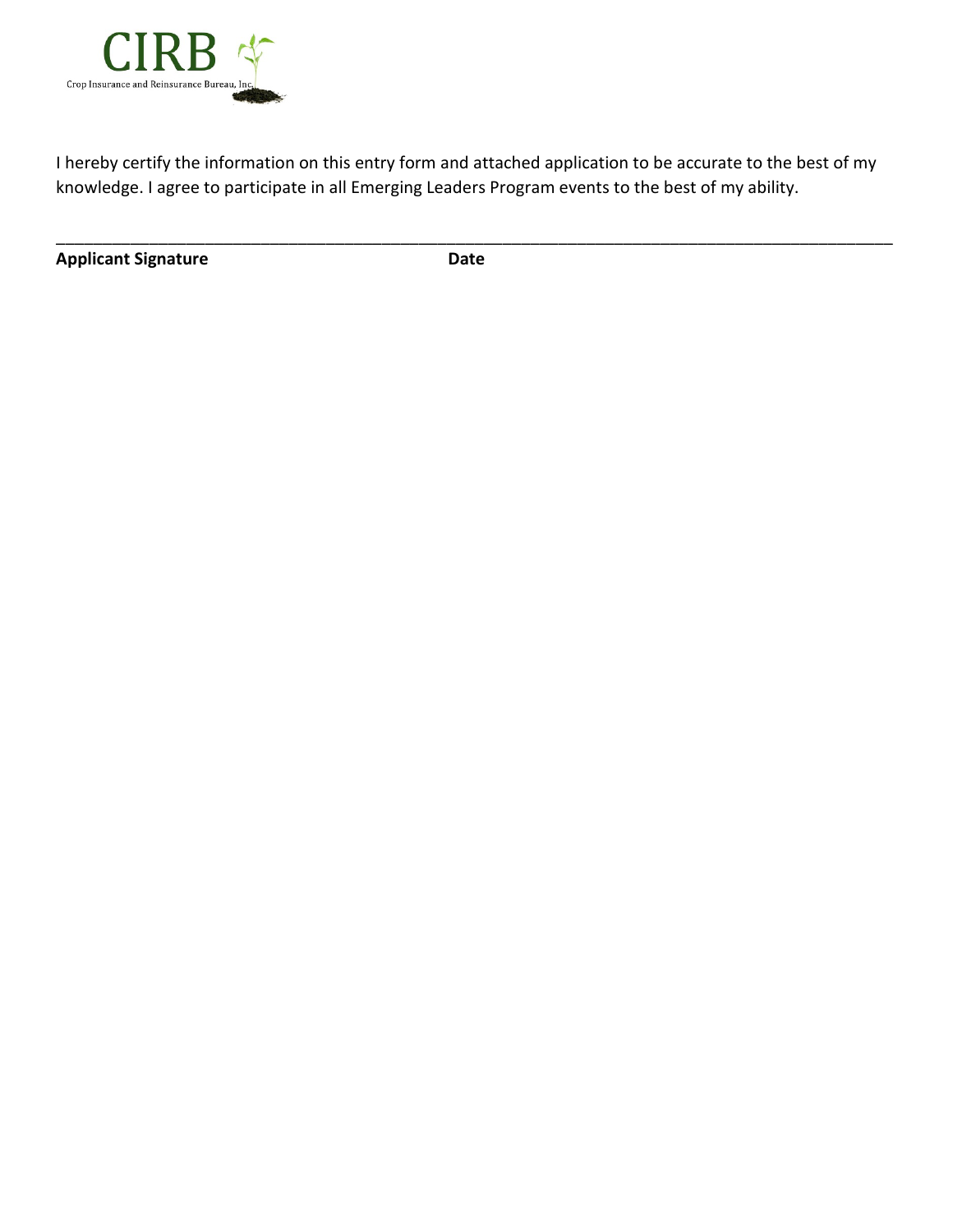

## **2022 - 2023 Application Questions**

1) Describe your professional background and interest in the crop insurance and reinsurance industry.

2) Explain what types of qualities you hope to develop through the Emerging Leaders Program.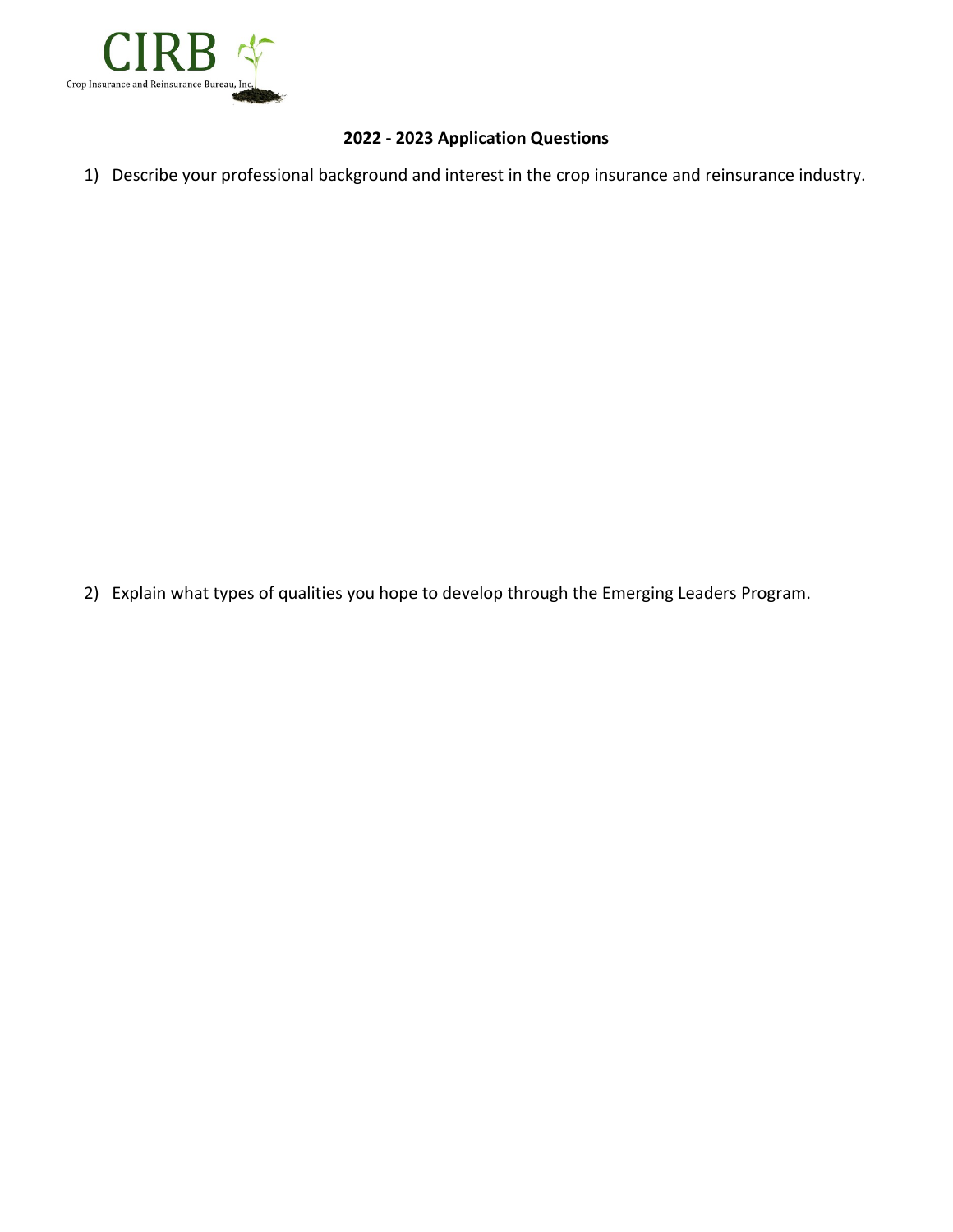

3) Have you ever participated in a fly-in or lobby day in Washington, D.C.? If so, what was the topic you were advocating for? Why do you think advocacy is important?

4) Why do you want to become a CIRB Emerging Leader?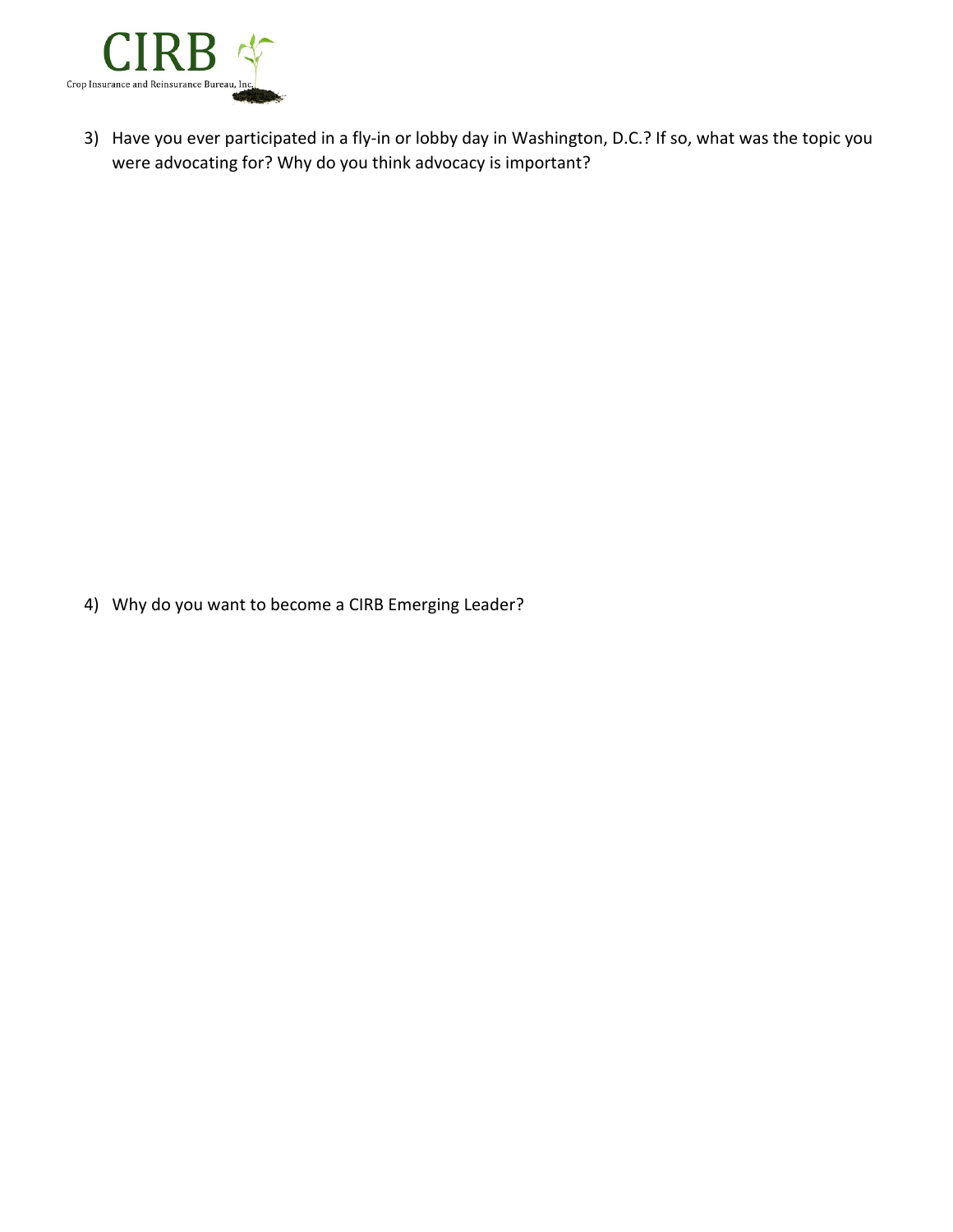

5) Have you participated in any CIRB events or programs?

6) Please list any social media outlets (i.e. Twitter, LinkedIn) that you utilize for professional use. Please share links to your public social media accounts. *(The response does not have to be in essay format.)*